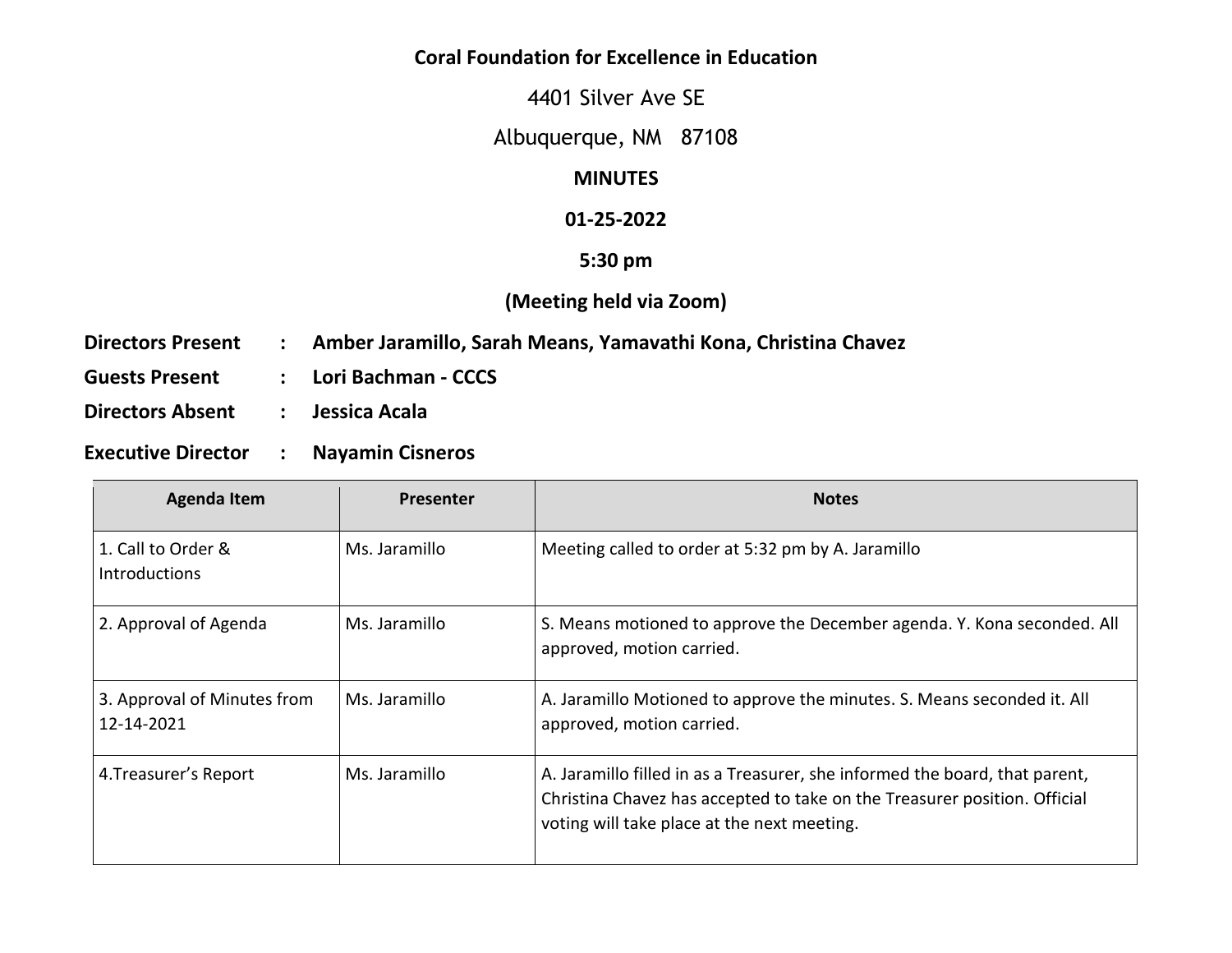|                            |               | A. Jaramillo informed the board that Quick books and Bank statements are<br>matching. After the payments for the audit balance, L. Woods and Ms.<br>Cisneros, the balance in the 2 accounts would be \$8000 without including the<br>IRS fine fee amount of \$3400. Update with IRS is that the required<br>documents were sent and waiting for their reply. A. Jaramillo said she will<br>check the status next weekend.<br>A. Jaramillo motioned to approve treasure report for December 2021. Y.<br>Kona seconded. All approved, and motion carried. |
|----------------------------|---------------|---------------------------------------------------------------------------------------------------------------------------------------------------------------------------------------------------------------------------------------------------------------------------------------------------------------------------------------------------------------------------------------------------------------------------------------------------------------------------------------------------------------------------------------------------------|
| 5. Budget for the FY 21-22 | Ms. Jaramillo | A. Jaramillo informed the letter was sent to the IRS. IRS put 8week hold on<br>the school account and there should be an update at the end of the week, if<br>not she will reach out to the IRS at the end of the week and inform all in the<br>next meeting. We are hopeful that the \$3400 fee will be waived.                                                                                                                                                                                                                                        |
|                            |               | The amount saved from the above would be used as a second donation to<br>the school from the fundraising.                                                                                                                                                                                                                                                                                                                                                                                                                                               |
|                            |               | A. Jaramillo discussed with L. Bachman regarding the next fundraising Called<br>"Staycation" Raffle, reaching out to the local hotels and attractions to obtain<br>a vacation package to stay. By considering all means and possibilities event<br>need to be finalized in April.                                                                                                                                                                                                                                                                       |
|                            |               | A. Jaramillo said moving forward we are planning for 2 fundraising events,<br>one in the spring, and one fall/winter.                                                                                                                                                                                                                                                                                                                                                                                                                                   |
| 6. Capital Update          | Ms. Bachman   | L. Bachman informed that stucco was almost done except the small part on<br>the west side.                                                                                                                                                                                                                                                                                                                                                                                                                                                              |
|                            |               | Shade structure, flooring, and many improvements were waiting on the<br>supply chain.                                                                                                                                                                                                                                                                                                                                                                                                                                                                   |
|                            |               | A. Jaramillo asked about the roof repairs which was been happening.                                                                                                                                                                                                                                                                                                                                                                                                                                                                                     |
|                            |               | L. Bachman explained that one of the classrooms which has a partition<br>making it two sets of classrooms needed a roof penetration and installing a<br>second heating unit.                                                                                                                                                                                                                                                                                                                                                                            |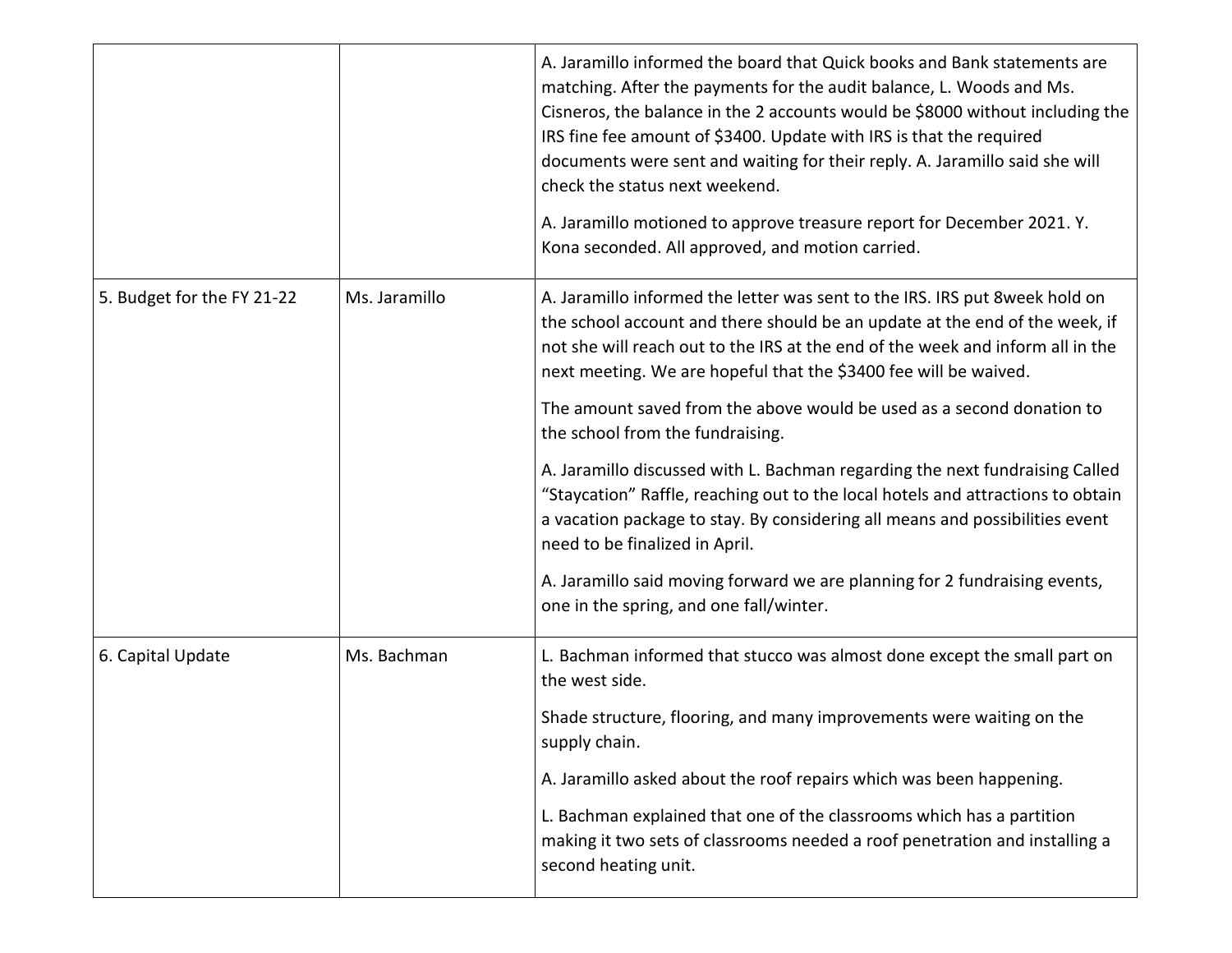|                        |               | Cares fund was exclusively designated for installing equipment to improve air<br>quality in the school. That work is also going to start.                                                                                                                                                                                                                                               |
|------------------------|---------------|-----------------------------------------------------------------------------------------------------------------------------------------------------------------------------------------------------------------------------------------------------------------------------------------------------------------------------------------------------------------------------------------|
|                        |               | The new desk in the Parent Center has been delayed.                                                                                                                                                                                                                                                                                                                                     |
|                        |               | Flooring would be in spring break.                                                                                                                                                                                                                                                                                                                                                      |
|                        |               | The shade structure is partially done, poles are in waiting for fabrics.                                                                                                                                                                                                                                                                                                                |
|                        |               | A. Jaramillo asked about reaching out to the Legislatures for the funds to the<br>school.                                                                                                                                                                                                                                                                                               |
|                        |               | L. Bachman informed that this year lot of funds are released for schools and<br>she sent request letters to 4 area legislature who lobbying on behalf of<br>Charter schools. Among the 4 one legislature responded who is a friend with<br>school Staff. The legislature got good feedback regarding the school's asked<br>to share capital funds in the portal which was already done. |
|                        |               | Another Legislature confirmed he got the school's request, and another<br>legislature will be back with some questions.                                                                                                                                                                                                                                                                 |
|                        |               | From the Capital fund, the first-year school received \$30000, second-year<br>\$20000 spending this year on safer bulletproof glass for the front and back<br>door.                                                                                                                                                                                                                     |
|                        |               | In the request, L. Bachman said she included bathroom upgrades, natural<br>lighting installations which may help in a fair portion of fund release to the<br>school.                                                                                                                                                                                                                    |
| 7. Future Agenda Items | Ms. Jaramillo | Official voting of C. Chavez to the Position of Treasurer.                                                                                                                                                                                                                                                                                                                              |
| 8. New Business        | <b>OPEN</b>   | L. Cisneros suggested sponsoring a meal for the school staff for the next<br>professional development day as a recognition of their efforts during this<br>pandemic time.                                                                                                                                                                                                               |
|                        |               | A. Jaramillo said it is possible and we can provide lunch for their next<br>professional development day, March 4th.                                                                                                                                                                                                                                                                    |